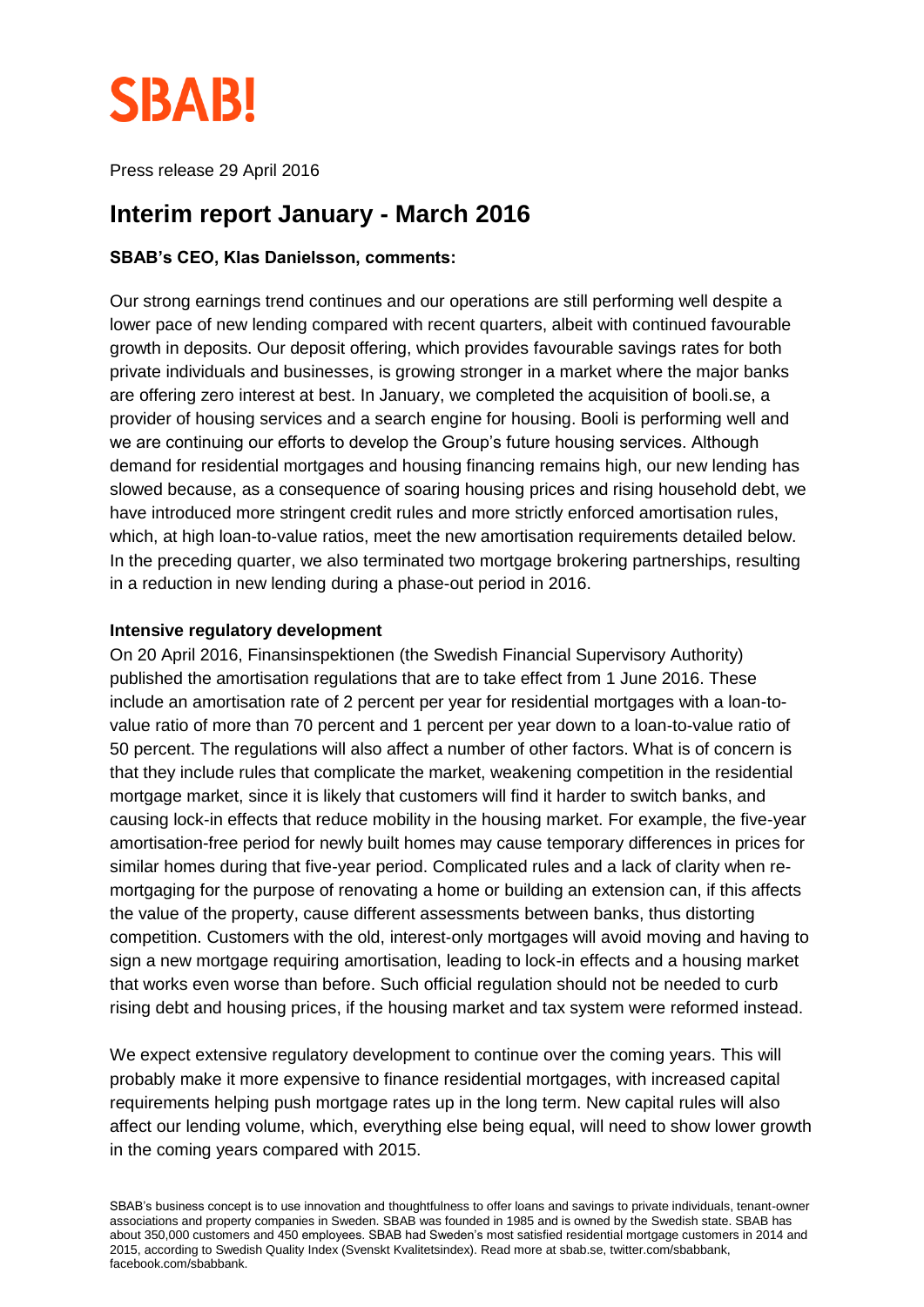# **SBAB!**

The combination of more and stricter lending rules, new amortisation rules, increased capital requirements affecting credit volume growth and mortgage rates probably having bottomed out, could decrease housing prices, despite a continued strong need for additional housing in the foreseeable future.

# **We take responsibility – all the way**

The fact that we take responsibility – all the way, is one of four values constituting the core of our value-driven corporate culture. As a bank, we fulfil an important function in society. We are part of a financial infrastructure that makes it possible for private individuals to purchase their own homes and for companies to finance residential properties. Turning dreams into homes – that is what our brand represents. In our deposit operations, we manage funds entrusted to SBAB by the public.

Our role requires that we take responsibility and adopt a long-term approach, and that we build trusting relationships, based on good business ethics, with our customers and the world around us. We also strive to assume greater social responsibility within the framework of our mission – we contribute to better housing and improved housing finances. As an example, I would like to mention our commitment to homeless people combating homelessness through our partnerships with Stockholms Stadsmission (Stockholm City Mission) and Situation Stockholm.

We want to make our offering sustainable for our stakeholders. In our sustainability strategy, we are working towards a green cycle of money, where we borrow green and lend green. As a part of these efforts, we launched a green loan in 2015, targeting tenant-owner associations, and have recently also launched a green retail loan, Energilånet (the Energy Loan). Most recently, in April of this year, we launched a beta version of our energy app, Energiguiden (the Energy Guide), aimed at helping our customers' reduce their household electricity consumption. Within the near future, we also intend to start environmentally sustainable funding by issuing our first green bond.

# **First quarter 2016 (fourth quarter 2015)**

- Lending increased to a total of SEK 299.4 billion (297.0).
- Deposits increased to a total of SEK 81.2 billion (76.6).
- Operating profit rose to SEK 439 million (402), and SEK 420 million (395) excluding net income/expense from financial instruments and restructuring costs.
- Net interest income amounted to SEK 630 million (647).
- Expenses totalled SEK 212 million (235), of which restructuring costs accounted for SEK 0 million (17).
- Net loan losses amounted to SEK 1 million (11).
- Return on equity was 11.2% (10.7), and 10.7% (10.5) excluding net income/expense from financial instruments and restructuring costs.
- The Common Equity Tier 1 capital ratio amounted to 27.6% (28.6).

SBAB's business concept is to use innovation and thoughtfulness to offer loans and savings to private individuals, tenant-owner associations and property companies in Sweden. SBAB was founded in 1985 and is owned by the Swedish state. SBAB has about 350,000 customers and 450 employees. SBAB had Sweden's most satisfied residential mortgage customers in 2014 and 2015, according to Swedish Quality Index (Svenskt Kvalitetsindex). Read more at sbab.se, twitter.com/sbabbank, facebook.com/sbabbank.